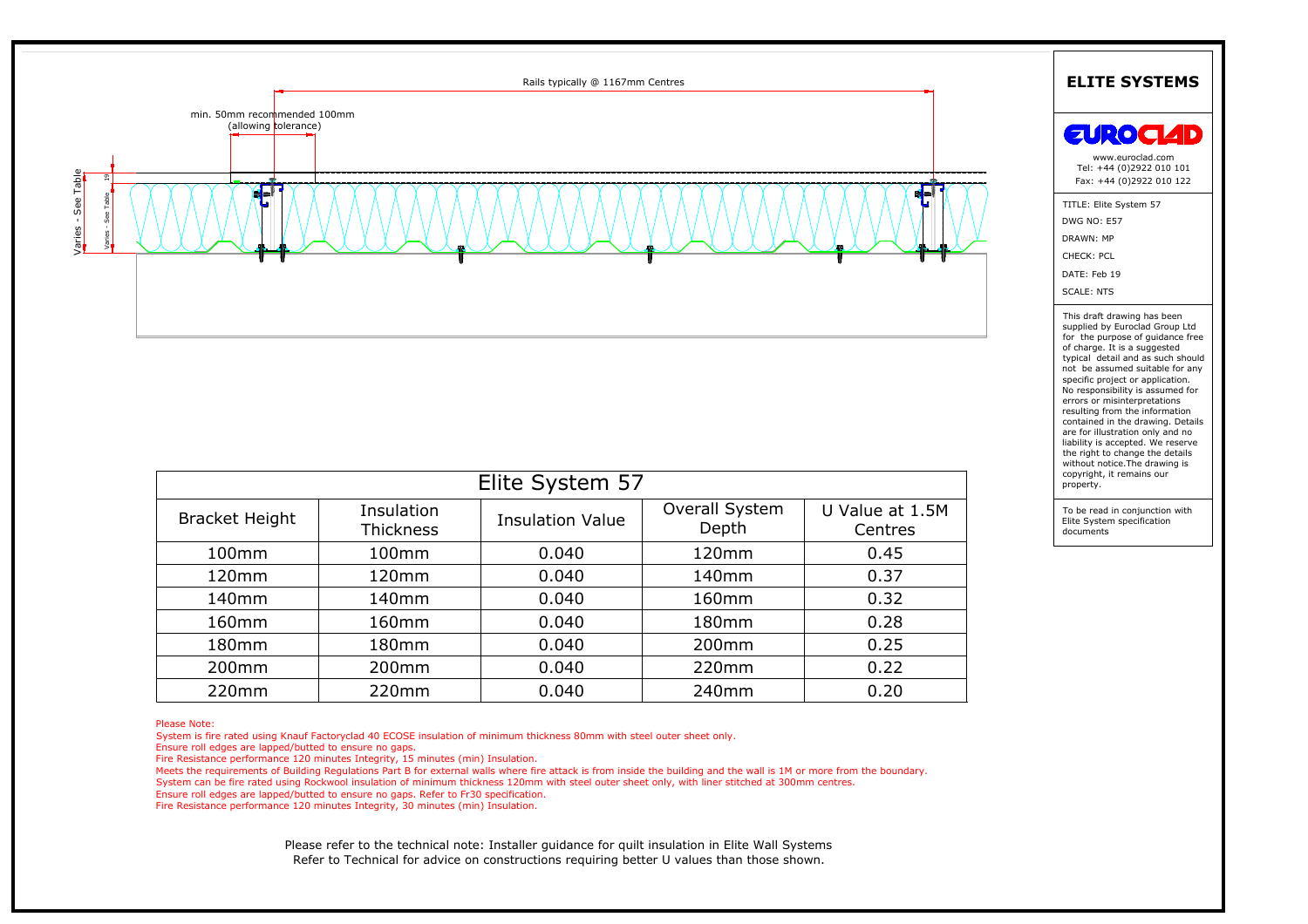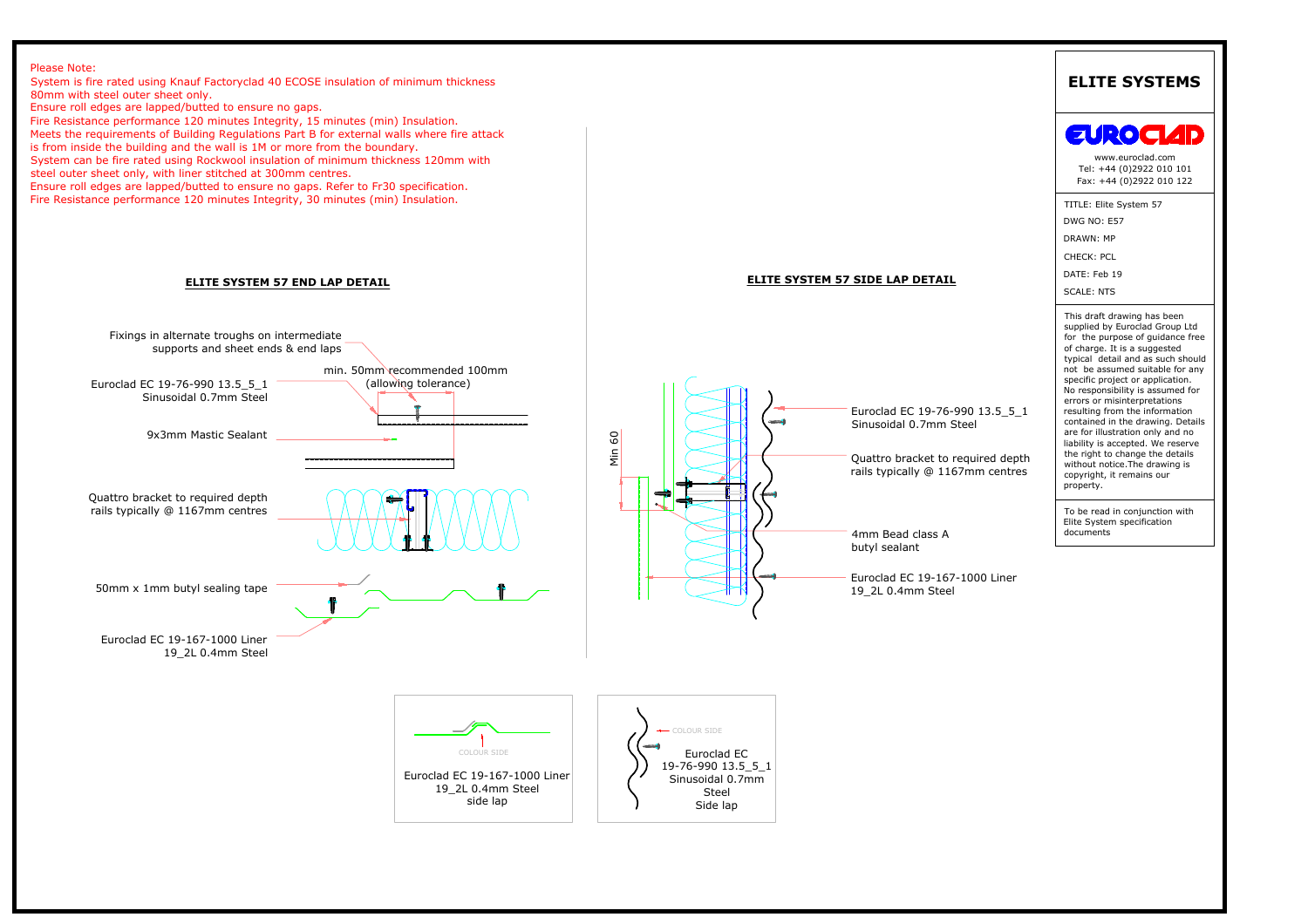







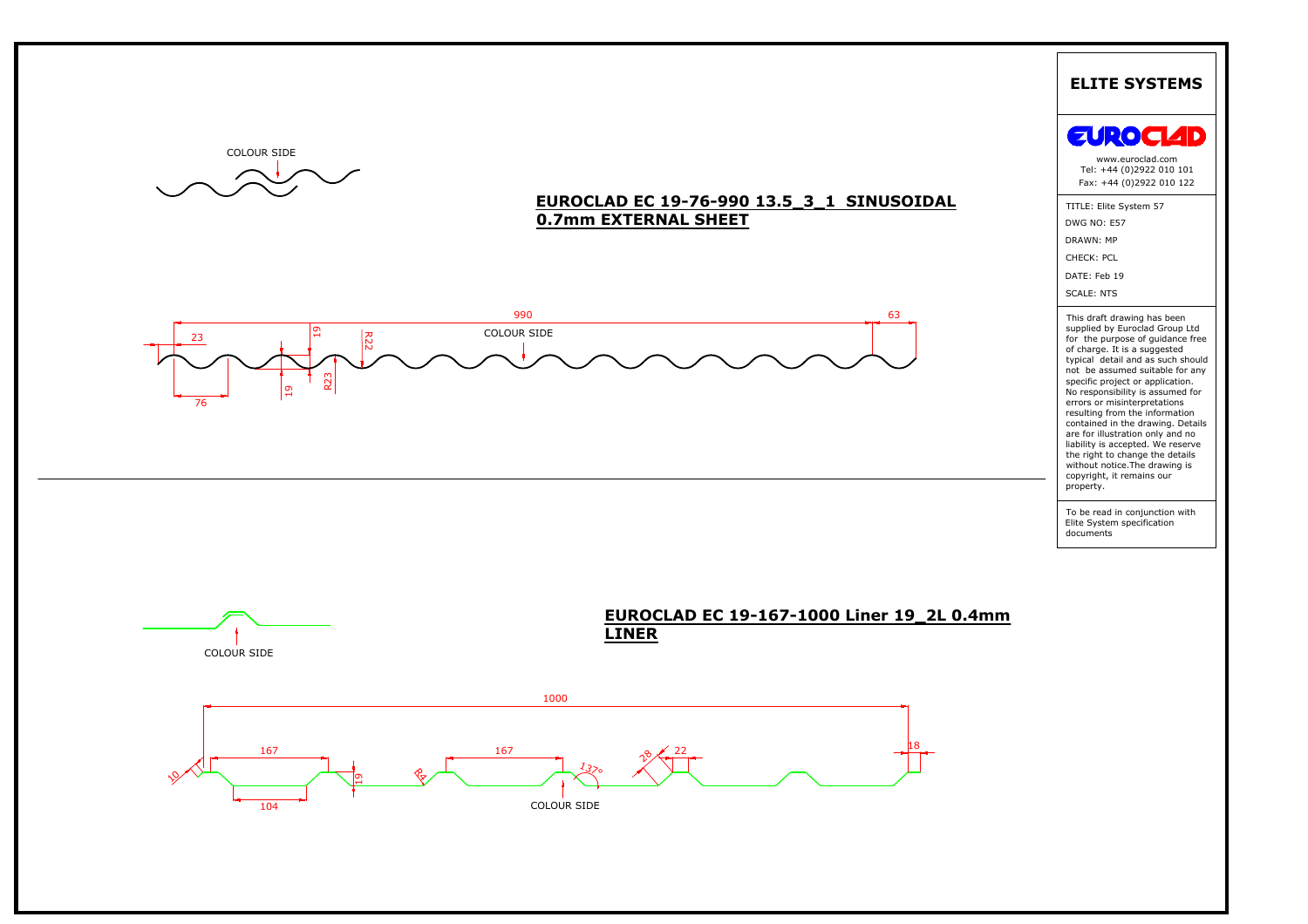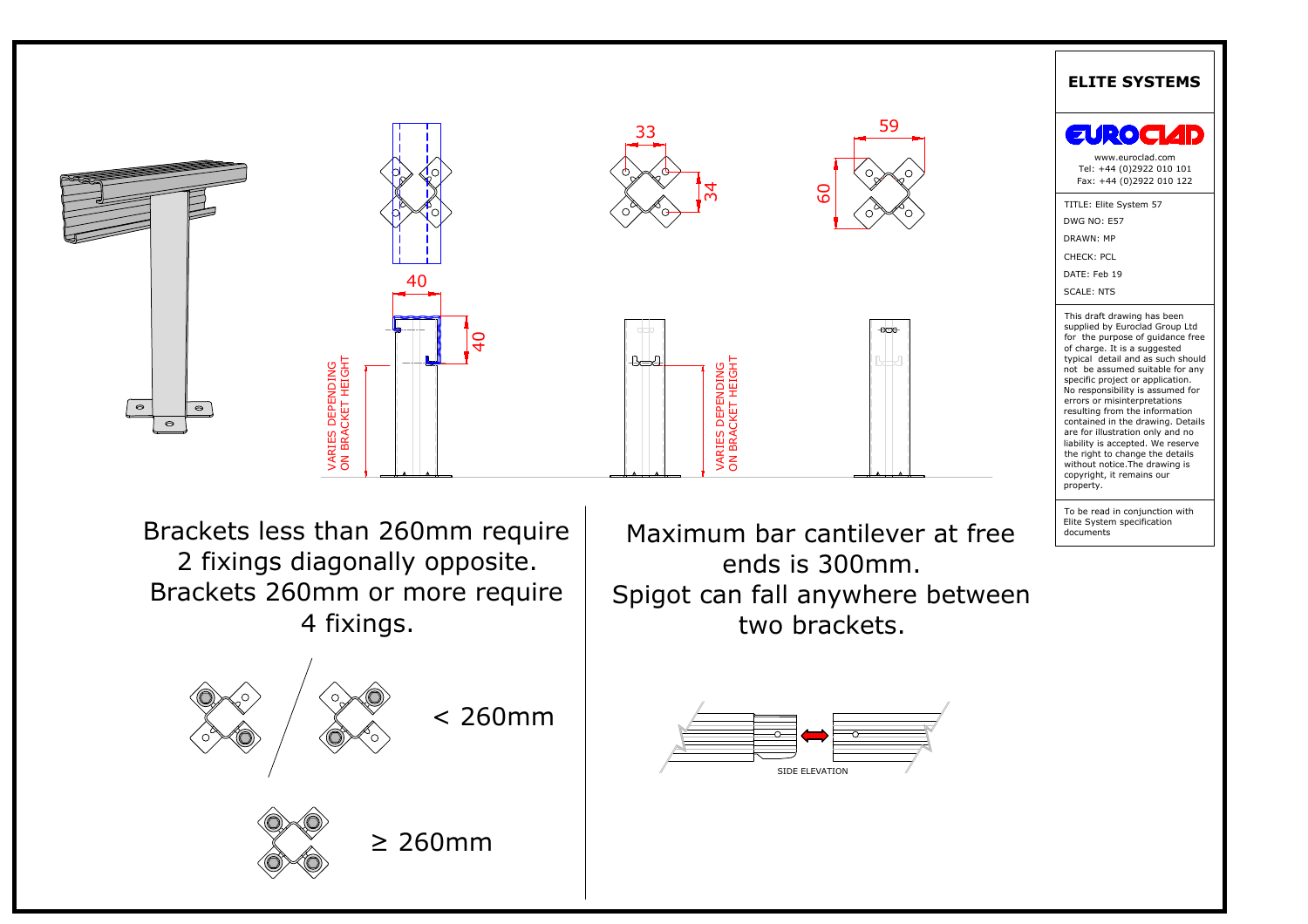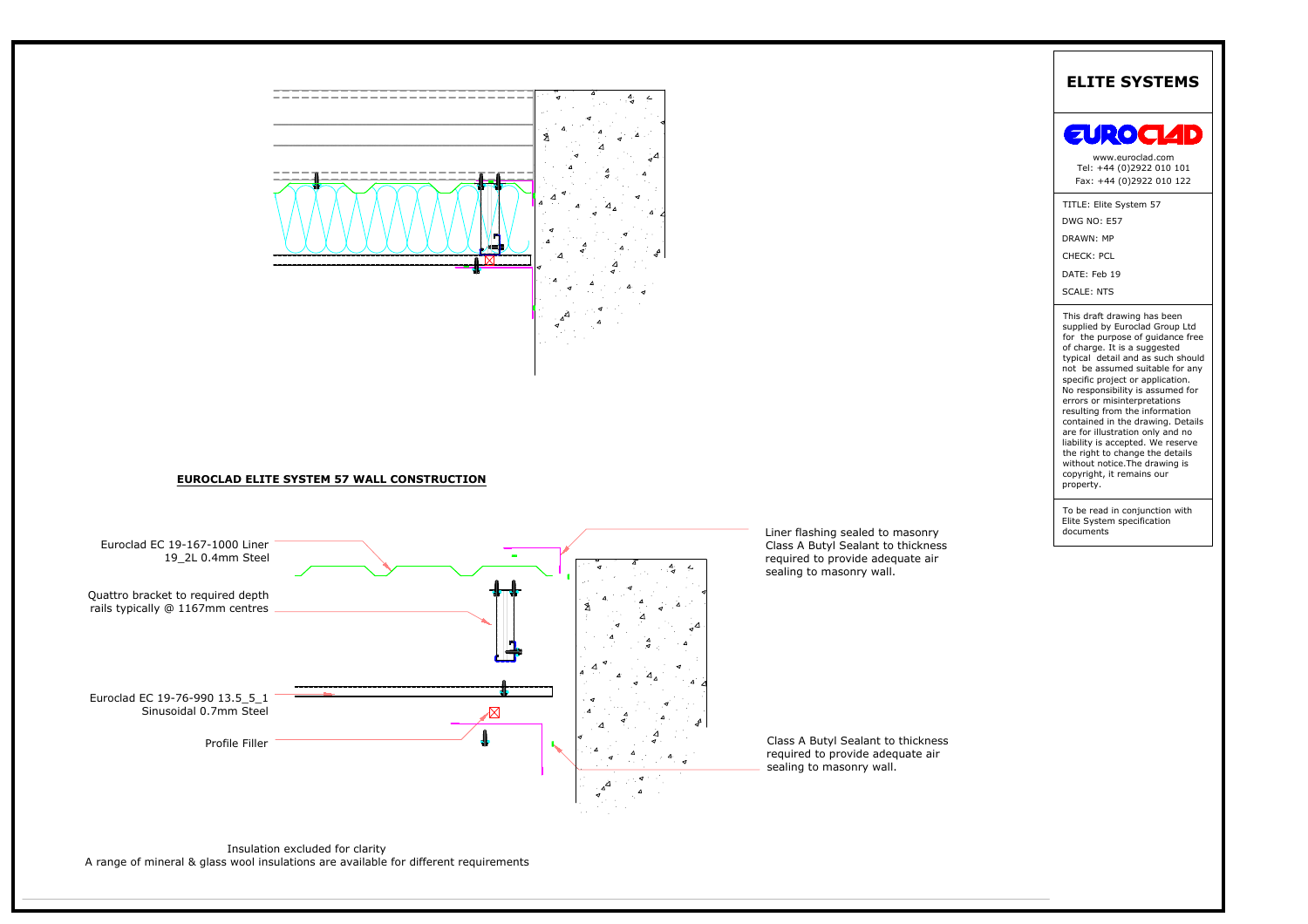



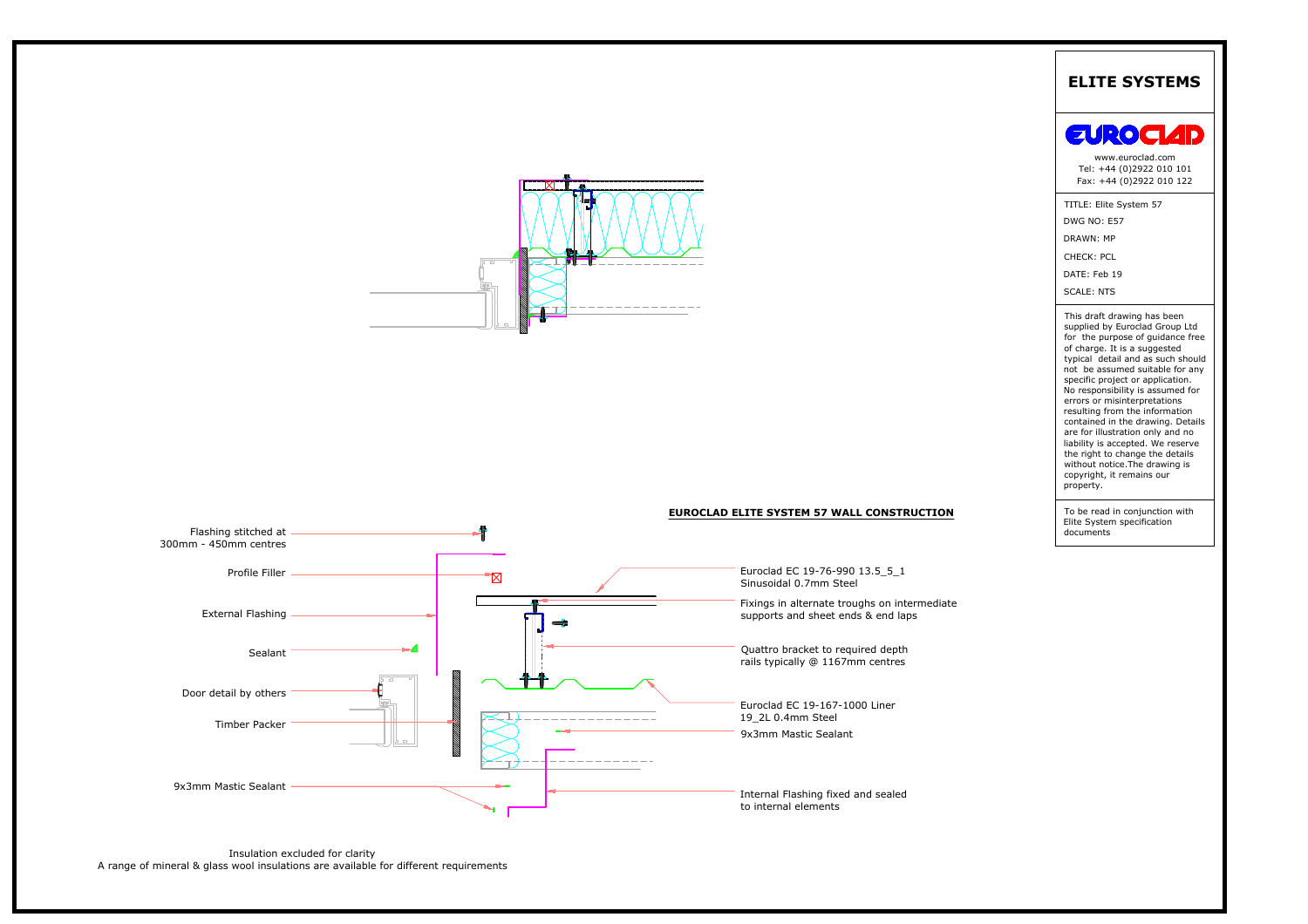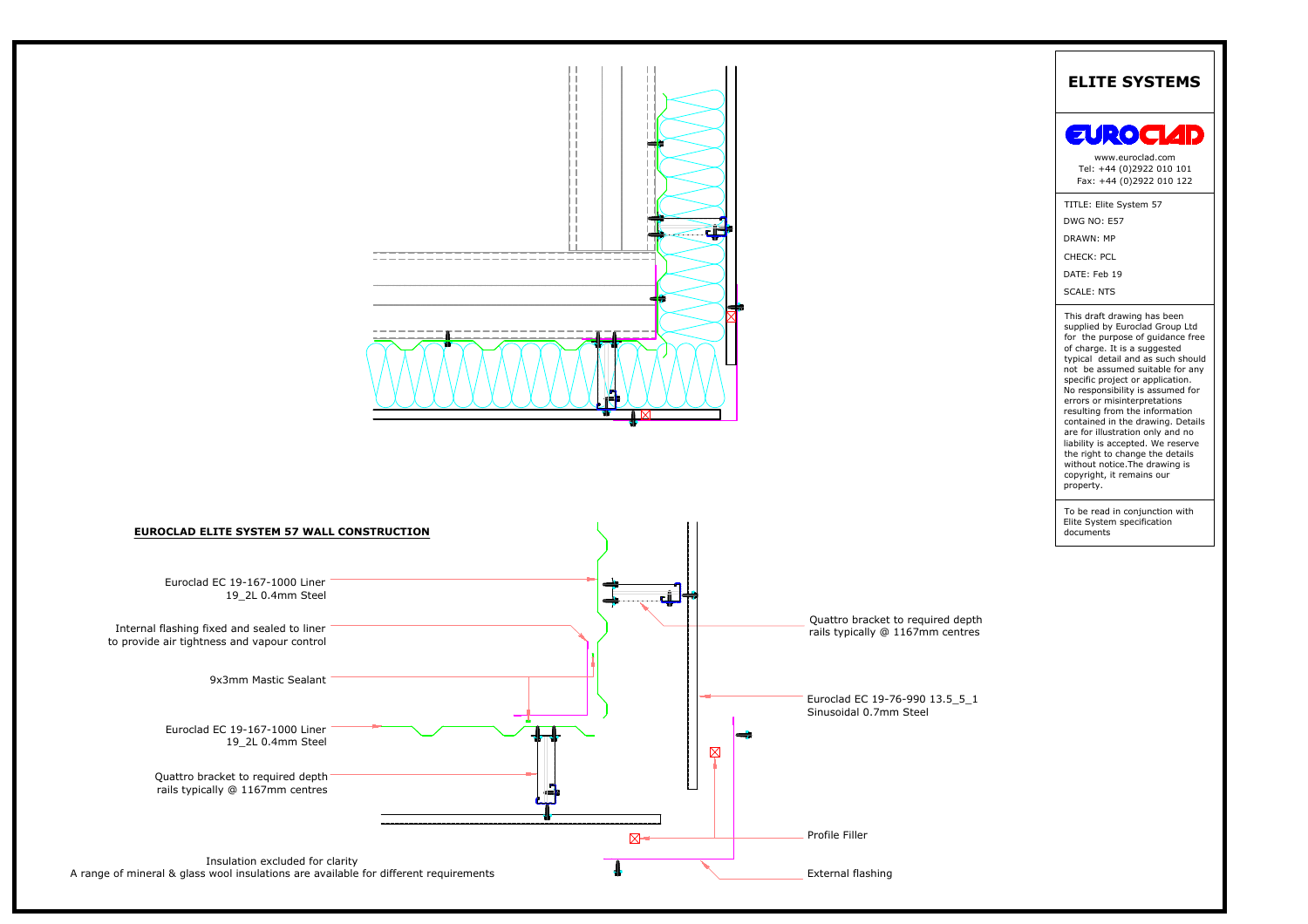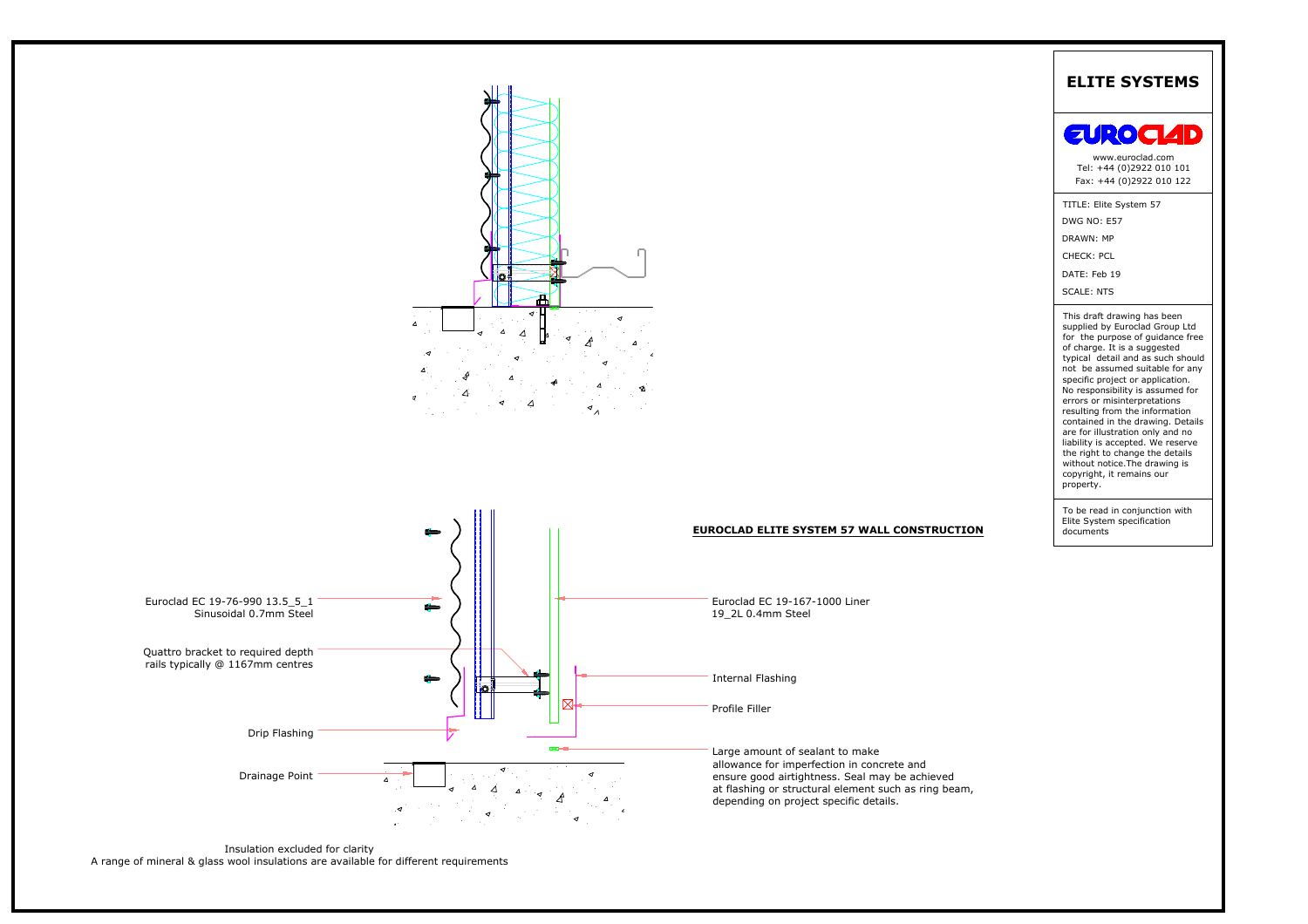

Sinusoidal 0.7mm Steel<br>Insulation excluded for clarity<br>A range of mineral & glass wool insulations are available for different requirements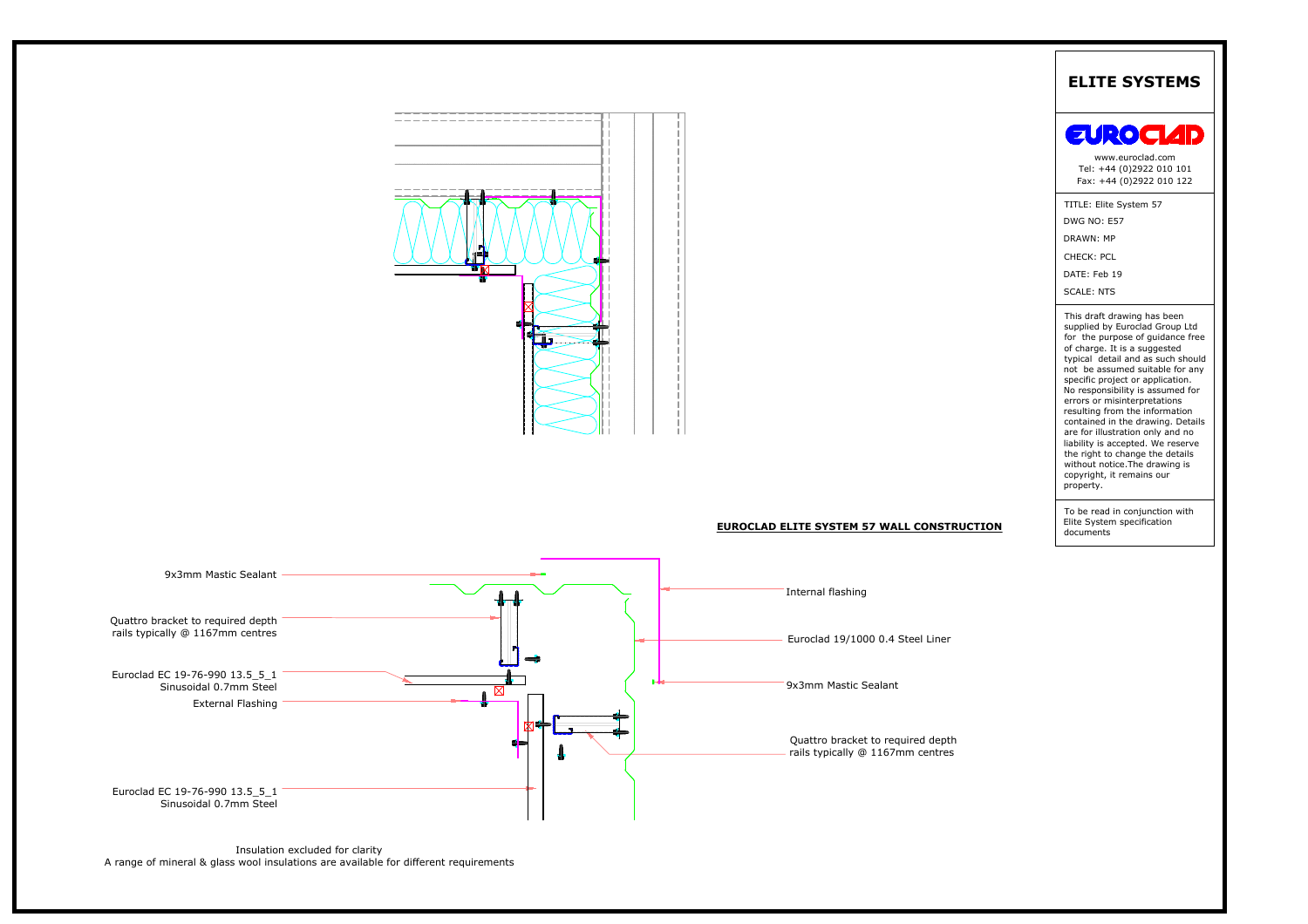



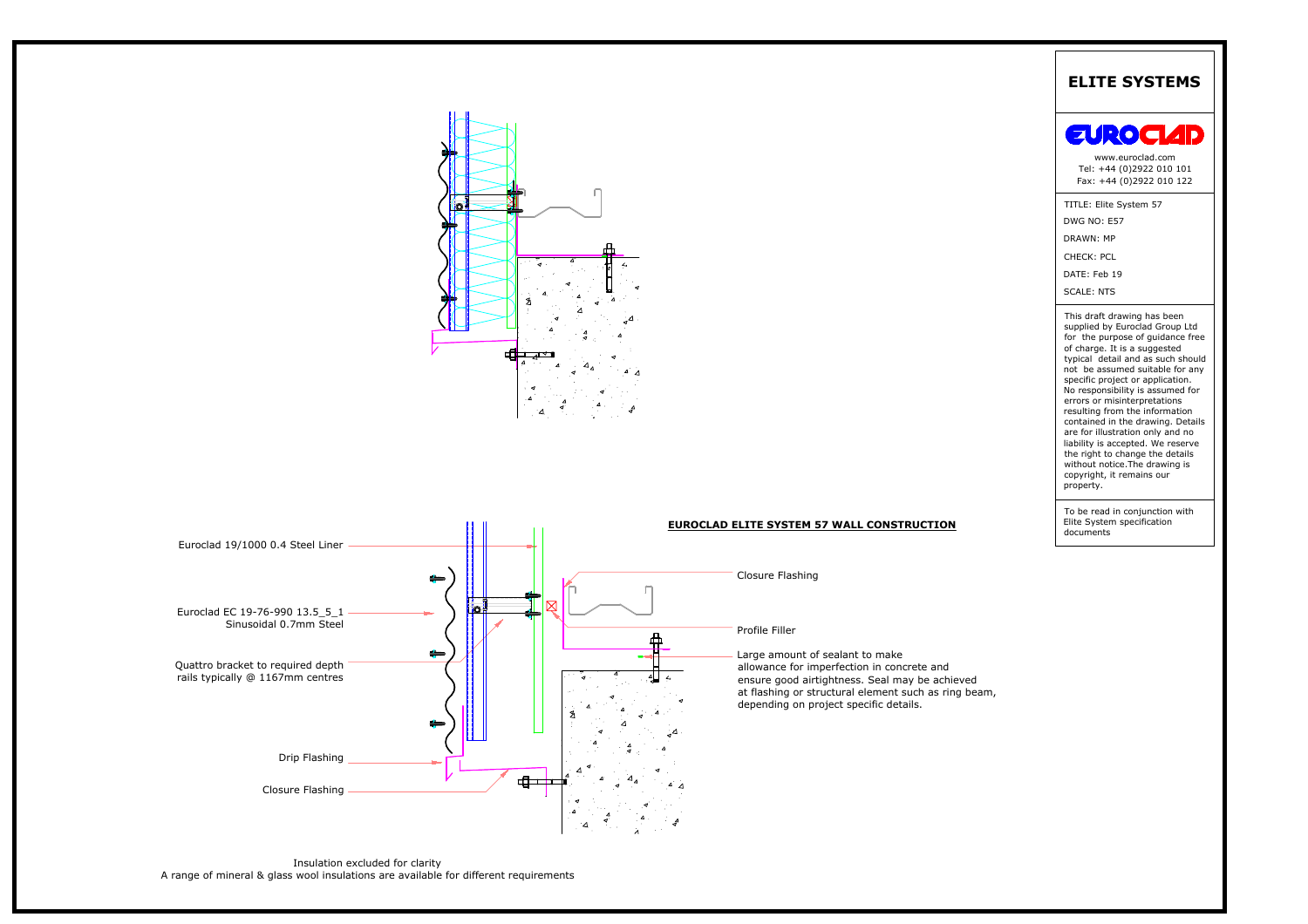

## EUROCLAD ELITE SYSTEM 57 WALL CONSTRUCTION

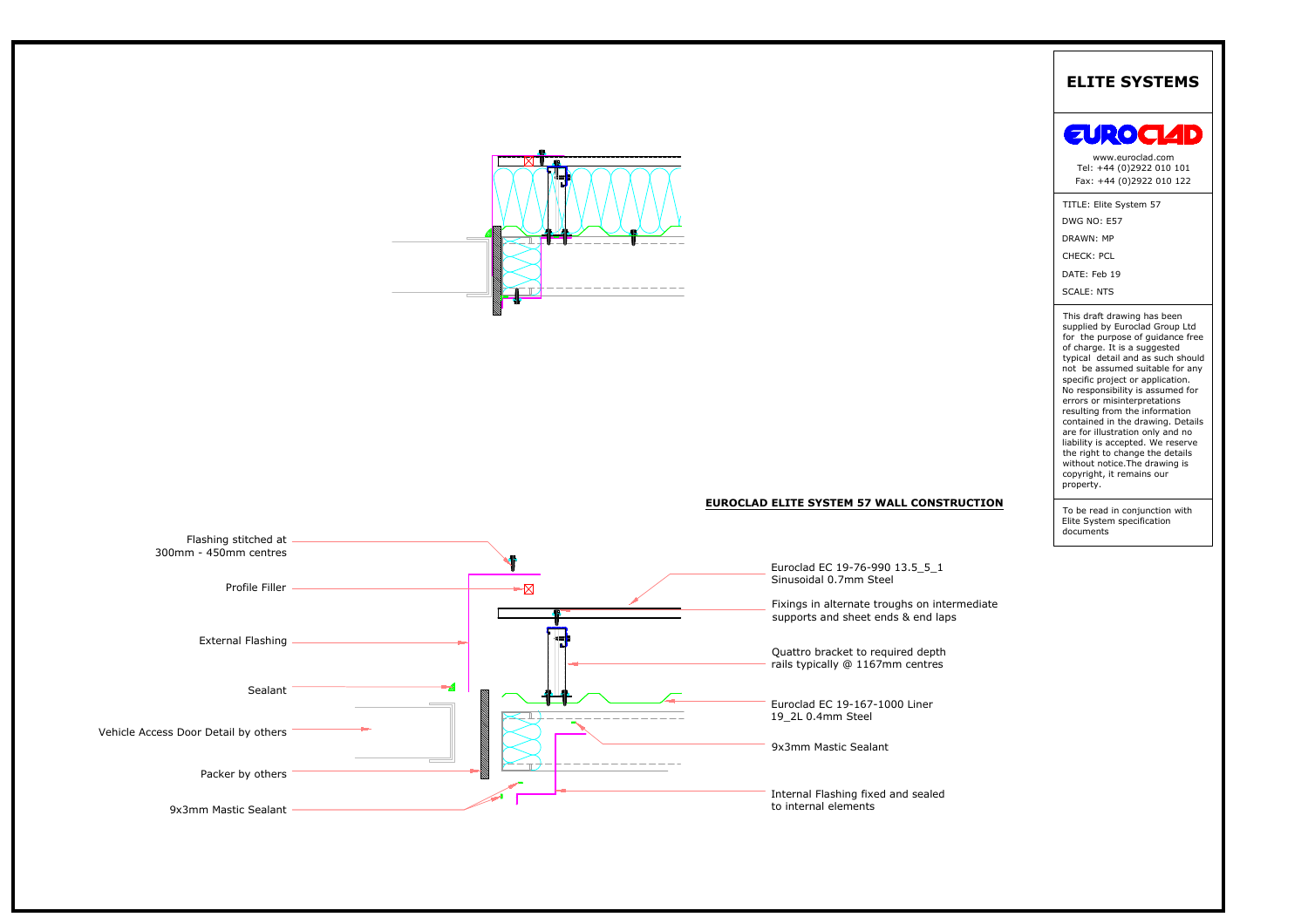

## **EUROCLAD ELITE SYSTEM 57 WALL CONSTRUCTION**



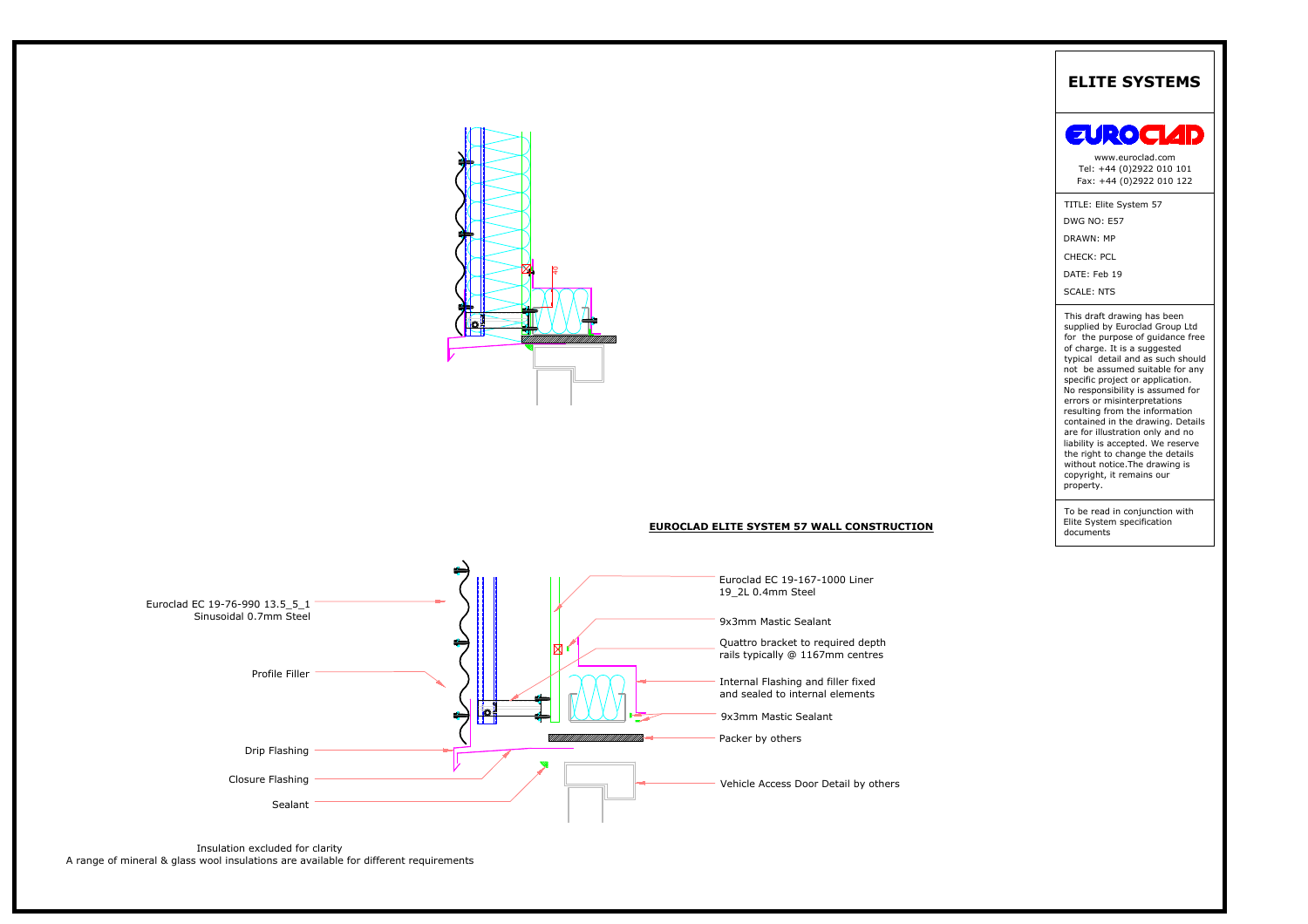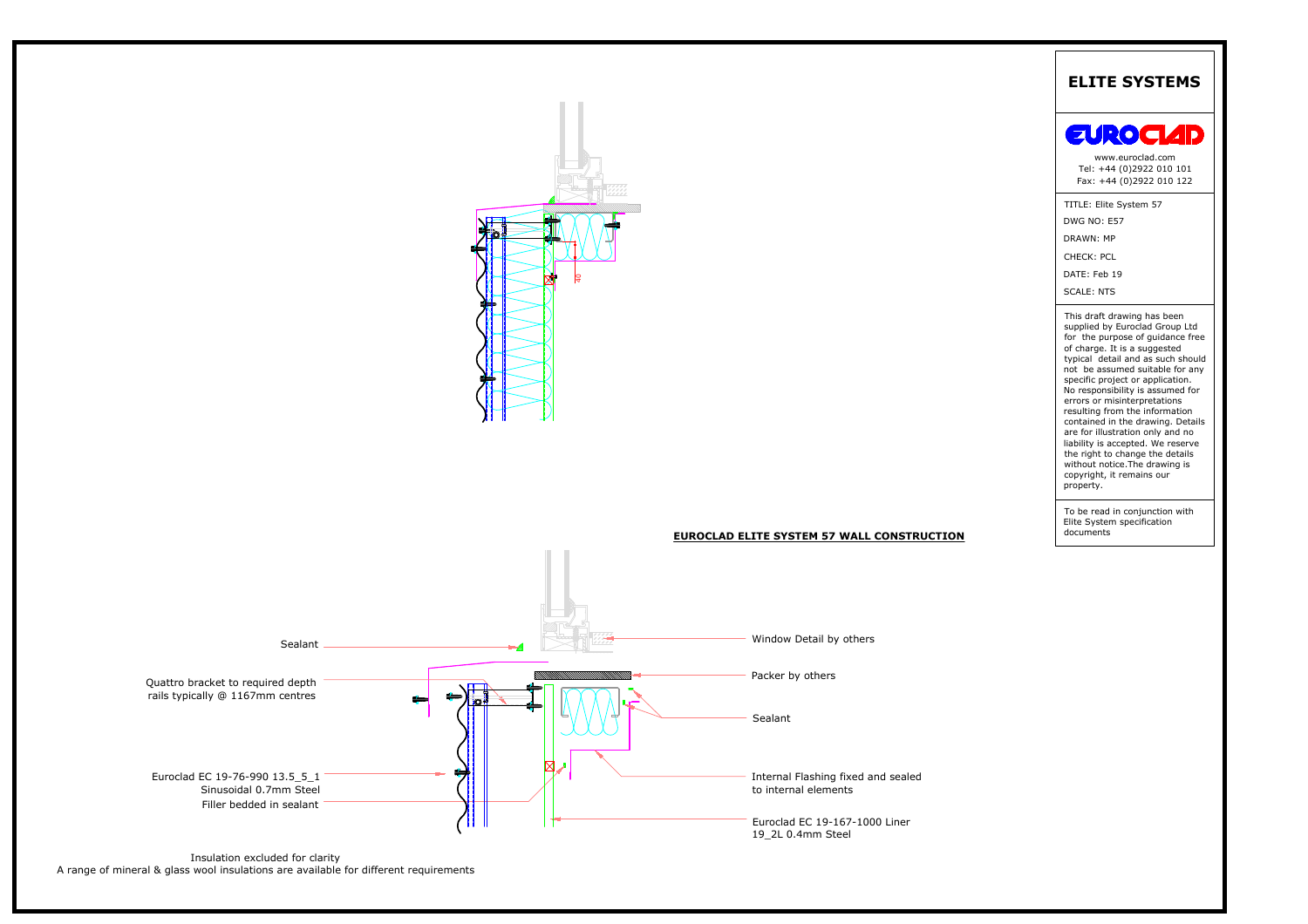

# **EUROCLAD ELITE SYSTEM 57 WALL CONSTRUCTION**



A range of mineral & glass wool insulations are available for different requirements